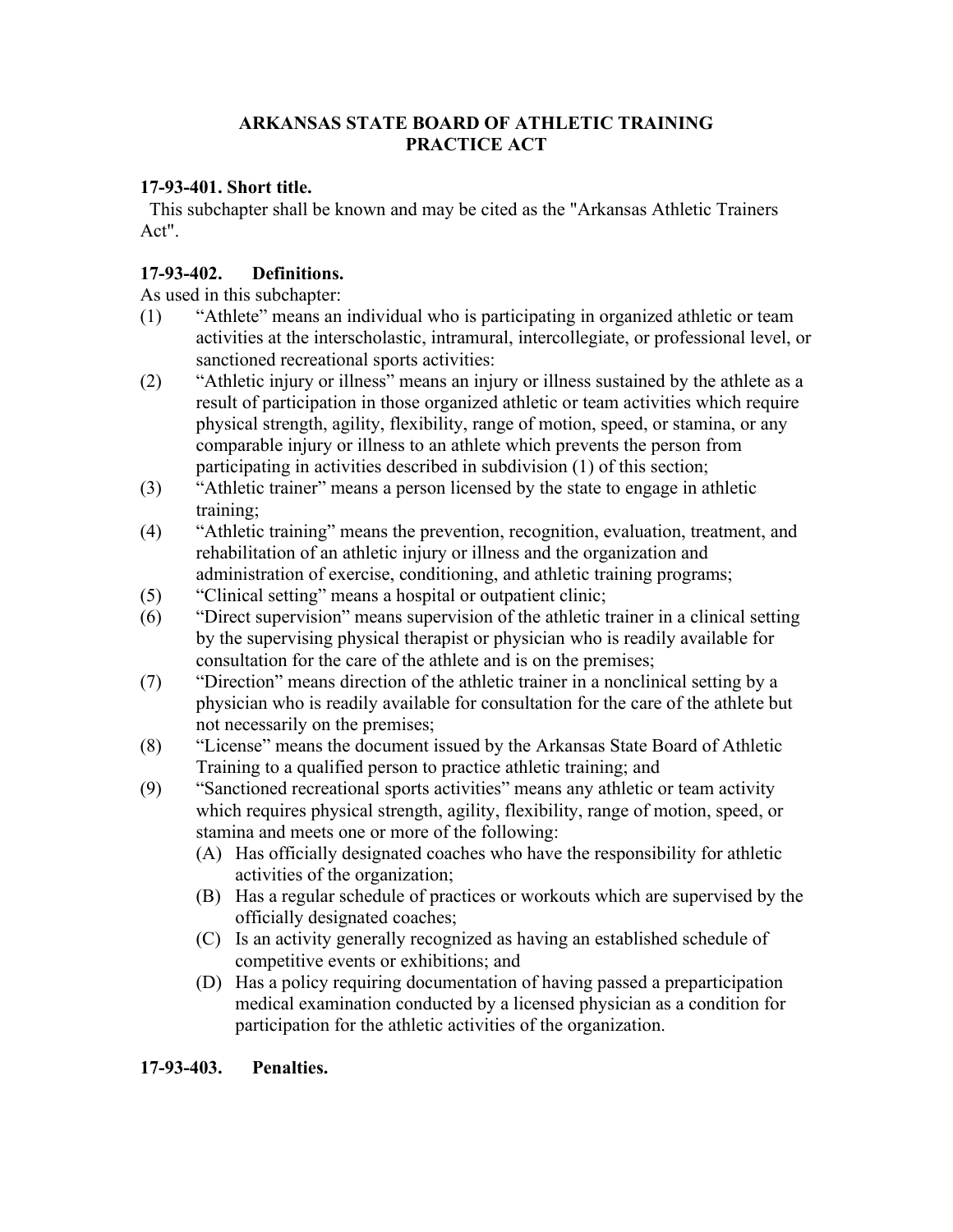- (a) Any person who violates a provision of this subchapter is guilty of a misdemeanor punishable by a fine of not less than one hundred dollars (\$100) nor more than five hundred dollars (\$500) or by imprisonment for not less than thirty (30) days nor more than one hundred eighty (180) days, or both.
- (b) After notice and hearing, the Arkansas State Board of Athletic Training is also authorized to levy a civil penalty against any person licensed under the provisions of this subchapter after a finding that the person has violated any of the provisions of this subchapter or any rules promulgated by the board.
- (c) Civil penalties assessed by the board shall be no more than one thousand dollars (\$1,000) per incident.
- (d) In addition to any other sanctions authorized by this subchapter, the board may impose a civil penalty as provided in this section against any unlicensed person practicing or offering to practice any actions requiring licensure pursuant to the provisions of this subchapter.

# **17-93-404. Creation – Arkansas State Board of Athletic Training.**

- (a)
	- (1) There is created the Arkansas State Board of Athletic Training.
	- (2) The board shall be composed of four (4) licensed athletic trainers and one (1) consumer who is not actively engaged in or retired from the practice of athletic training, medicine, physical therapy, or employment by an athletic department of an accredited educational institution.
	- (3) In making appointments to the board, the Governor shall give consideration to recommendations made by professional organizations of athletic trainers.
	- (4) To qualify as a member of the board, a person must be a resident of the State of Arkansas for three (3) years immediately preceding appointment.
- (b)
- (1)The members of the board shall be appointed for terms of three (3) years.
- (2) In the event of death, resignation, or removal of any member, the vacancy shall be filled for the unexpired portion of the term in the same manner as the original appointment.
- (3) The Governor may remove any member for cause prior to the expiration of the member's term.
- (c)
- (1) The board shall elect officers as it considers necessary to carry out its duties.
- (2)
- (A) The board shall meet at least two (2) times each year.
- (B) Additional meetings may be held on the call of the chairperson or a written request of any three (3) members of the board.
- (3) The quorum required for any meeting of the board is three (3) members.

(d) Each member of the boarad may receive expense reimbursements according to § 25- 16-902 and stipends according to § 25-16-903.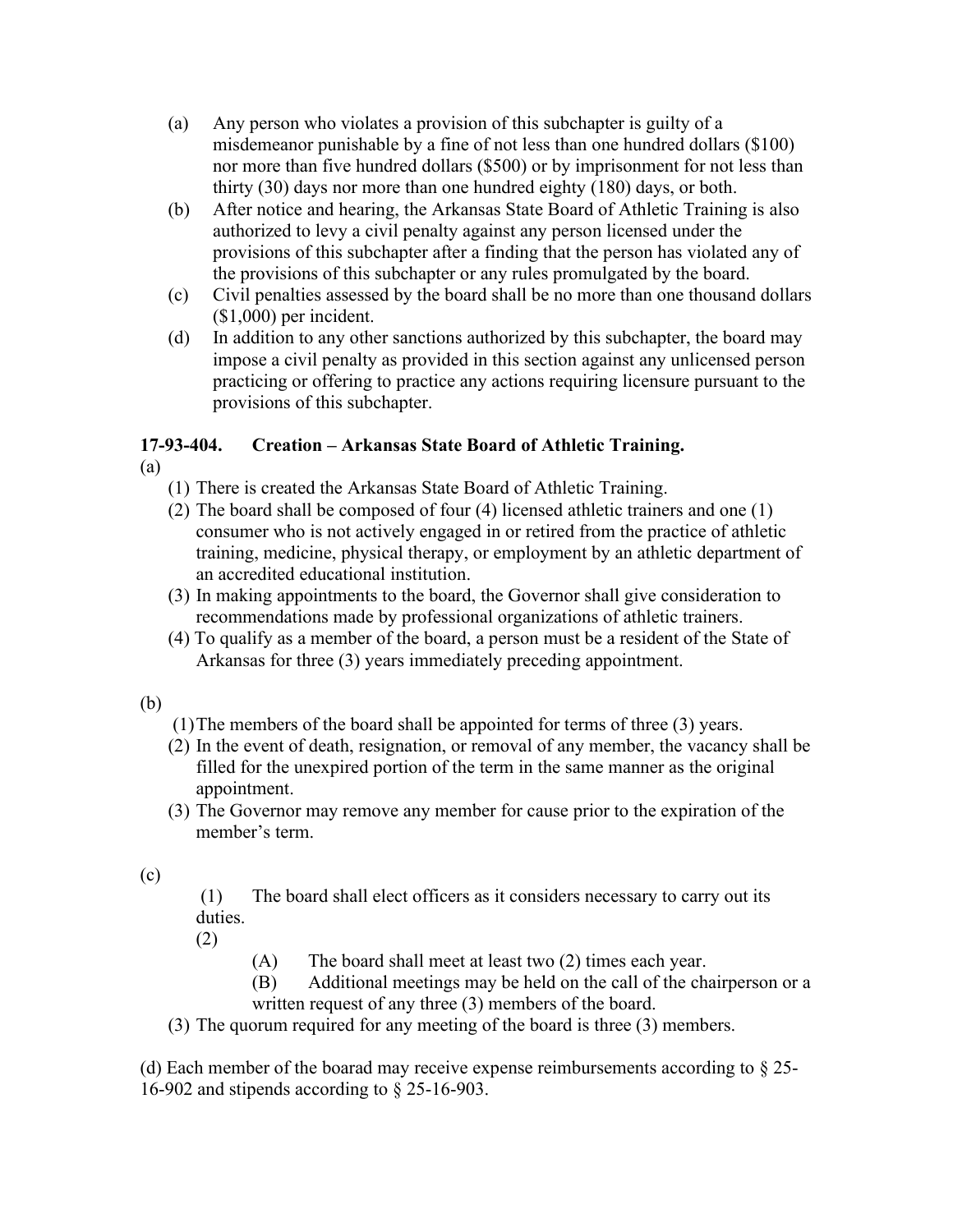### **17-93-405. [Repealed.]**

#### **17-93-406. Powers and duties of the board.**

The Arkansas State Board of Athletic Training shall have the following powers and duties:

- (1) To receive and maintain all records of board proceedings;
- (2) To adopt minimum curriculum and internship requirements for qualification for an Arkansas athletic trainer's license;
- (3) To issue licenses;
- (4) To keep a complete record of all licensed athletic trainers, including: (A) Preparing annually a roster showing the names and addresses of all licensed athletic trainers; and

(B) Making available a copy of such a roster to any person requesting it on payment of a fee as established by the board to cover the cost of the roster;

- (5) To adopt rules and regulations consistent with this subchapter which are necessary for the performance of its duties, including, but not limited to, the imposing of fees adequate to carry out the purposes of this subchapter;
- (6) To collect fees adequate to carry out the purposes of this subchapter;
- (7) To keep records of fees collected and costs incurred for operations of the board and licensing of athletic trainers; and
- (8) To file an annual report of its activities, including the activities of the board, with the Department of Health.

#### **17-93-407. License required - Exceptions**.

 (a) It shall be unlawful for any person to use the title of "athletic trainer", "licensed athletic trainer", "registered athletic trainer", "L.A.T.", or "R.A.T.", or any symbols denoting the license of athletic training or perform any of the activities of an athletic trainer as defined by this subchapter without first obtaining all licenses required under this subchapter, unless provided otherwise in this subchapter.

(b) Nothing in this subchapter shall be construed to:

(1) Authorize the practice of medicine or physical therapy by any person not so licensed by the state;

 (2) Prohibit the lawful practice of a licensed health care professional under the scope of his license;

(3) Prohibit the lawful practice of a licensed athletic trainer from another state who accompanies his or her team, athlete, or representatives to the State of Arkansas for limited competition; or

 (4) Prohibit designated interns from university academic programs preparing athletic trainers from performing acts of athletic training incidental to their courses of study.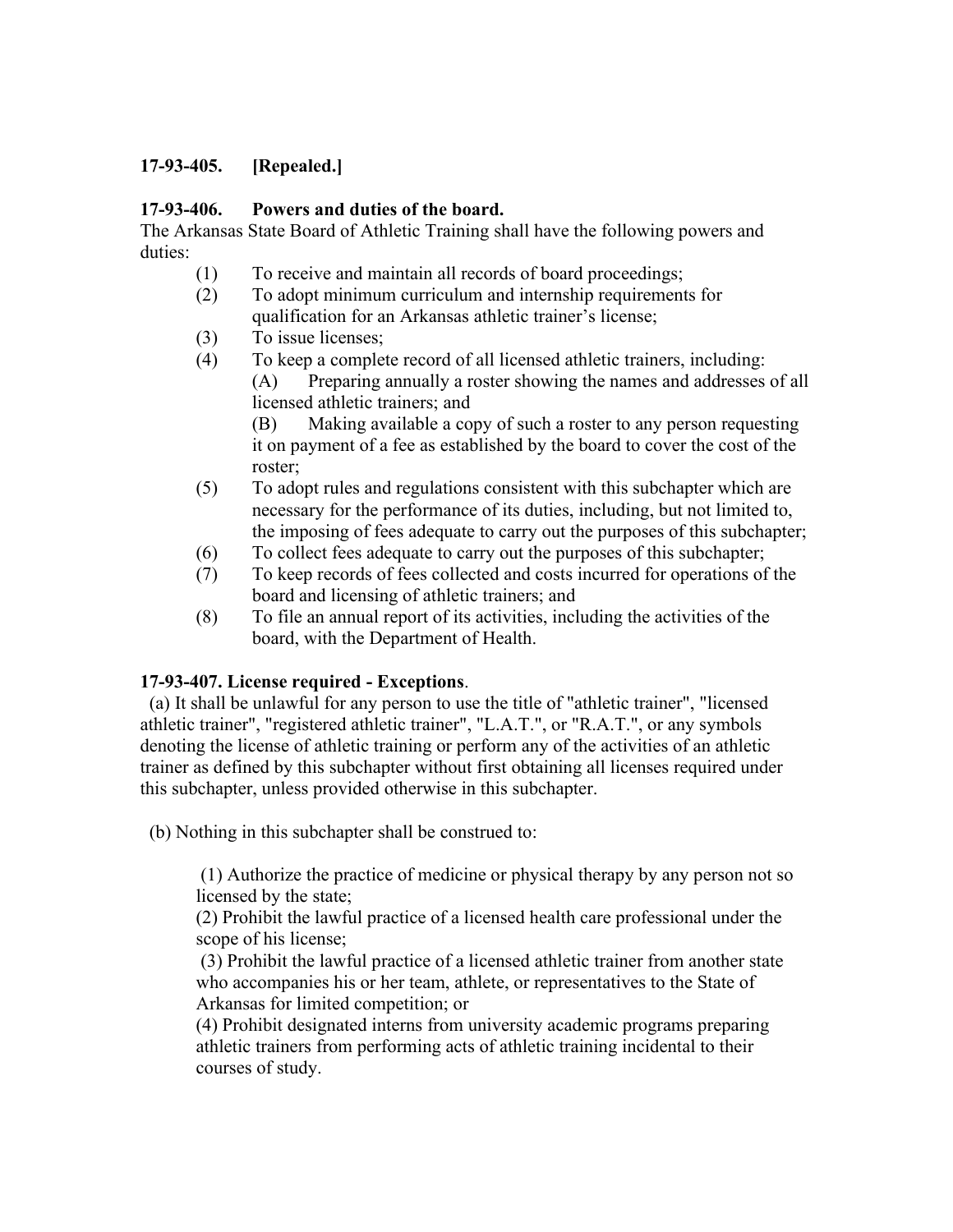### **17-93-408. Unlawful practice - Injunction**.

(a) The circuit courts of this state are vested with jurisdiction and power to enjoin violations of this subchapter in the county in which the alleged unlawful practice occurred or in which the defendant resides.

(b) The issuance of an injunction shall not relieve a person from criminal prosecution for violation of this subchapter, but the remedy of injunction shall be in addition to liability for criminal prosecution.

## **17-93-409. Qualification – Athletic trainer.**

(a) For the purpose of this subchapter, a person is actively engaged as an athletic trainer if the person has performed such duties as a principal part of his or her full-time employment under the direction of a licensed physician for three (3) of the past five (5) years preceding the application.

(b) An applicant for an Arkansas athletic trainer's license must:

(1) Possess a bachelor's degree from an accredited college or university;

(2) Meet other curriculum and internship requirements as specified by the Arkansas State Board of Athletic Training;

(3) Pass an examination for licensure as designated by the board which is a reliable, valid, legally defensible examination for determining minimum competency in athletic training;

- (4) Submit appropriate application forms to the board; and
- (5) Pay all appropriate fees.

(c) Notarized proof of employment, performance of duties, and supervision shall accompany the person's application.

(d) Anyone who meets the qualifications prescribed in subsection (b) of this section except for the examination requirement under subdivision (b)(3) of this section shall be issued a temporary nonrenewable trainer's permit which shall expire one (1) year after the date of application therefor.

## **17-93-410. Expiration and renewal.**

(a) A license issued under this subchapter expires one (1) year after the date of issuance.

(b) Licenses shall be renewed according to procedures established by the Arkansas State Board of Athletic Trianing.

## **17-93-411. Direction and supervision.**

(a) In a nonclinical setting, an athletic trainer may practice the art and science of athletic training under the direction of a physician licensed by the Arkansas State Medical Board.